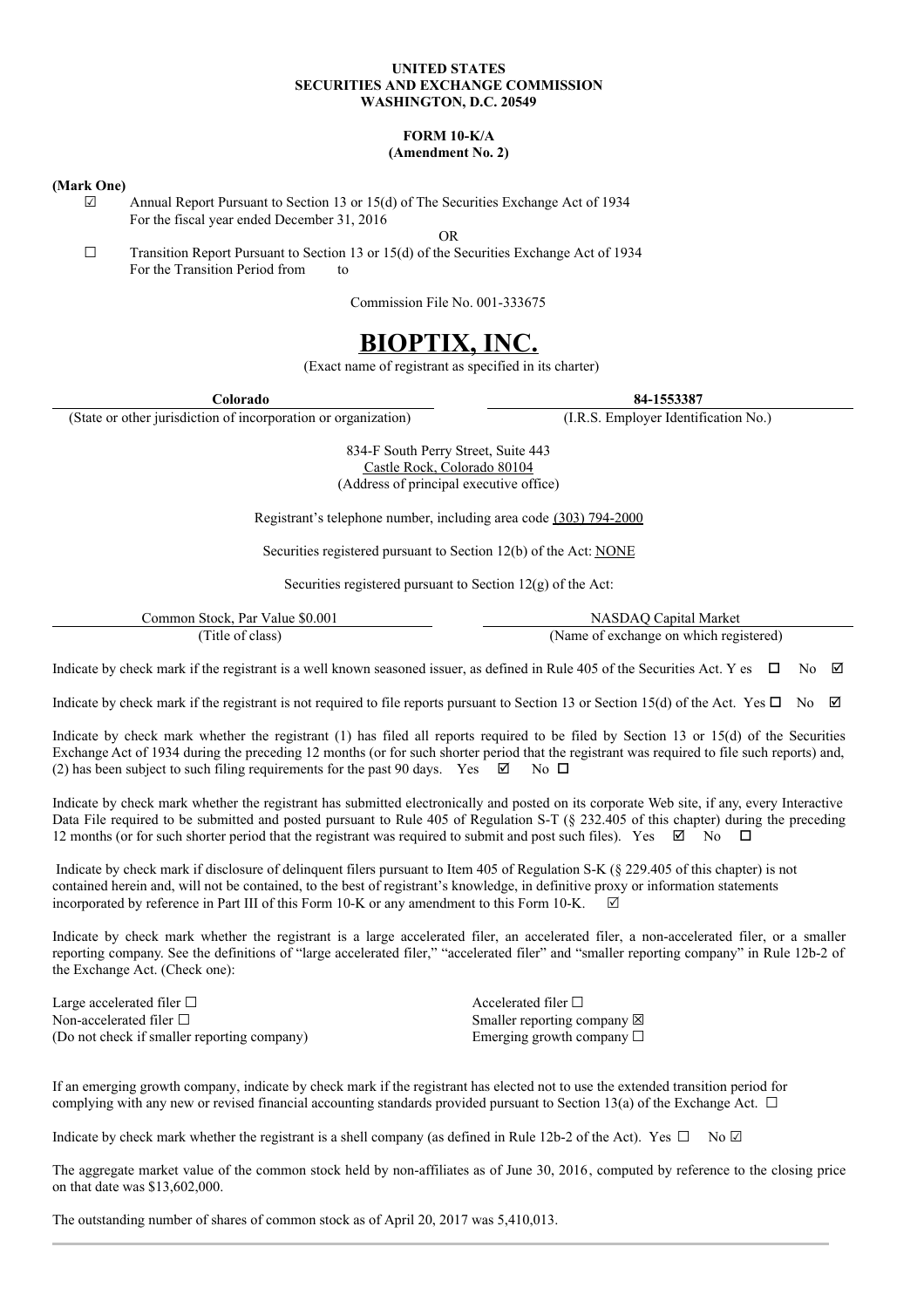#### **BIOPTIX, INC. ANNUAL REPORT ON FORM 10-K/A EXPLANATORY NOTE**

This Amendment No. 2 to Form 10-K (this "Amendment No. 2") amends the Annual Report on Form 10-K of Bioptix, Inc. (the "Company" or "we" or "us"), for the fiscal year ended December 31, 2016, filed with the Securities and Exchange Commission (the "SEC") on March 31, 2017 (the "Original Filing") as originally amended on Form10-K/A filed with the SEC on April 27, 2017 (the "Amendment No.1"). We are filing this Amendment No. 2 to amend and correct the information in Amendment No. 1 with respect to the number of shares of our common stock outstanding as of April 20, 2017, set forth on the cover page and in Part III, Item 12. In accordance with Rule 12b-15 under the United States Securities Exchange Act of 1934, as amended, this Amendment No. 2 amends and restates the cover page and Part III, Item 12, in their entirety.

Except as otherwise provided for herein, the Original Filing and Amendment No. 1 continue to speak as of their originally respective filing dates or as otherwise set forth therein. Accordingly, this Amendment No. 2 should be read in conjunction with the Original Filing, Amendment No. 1 and with all subsequent filings of the Company with the SEC.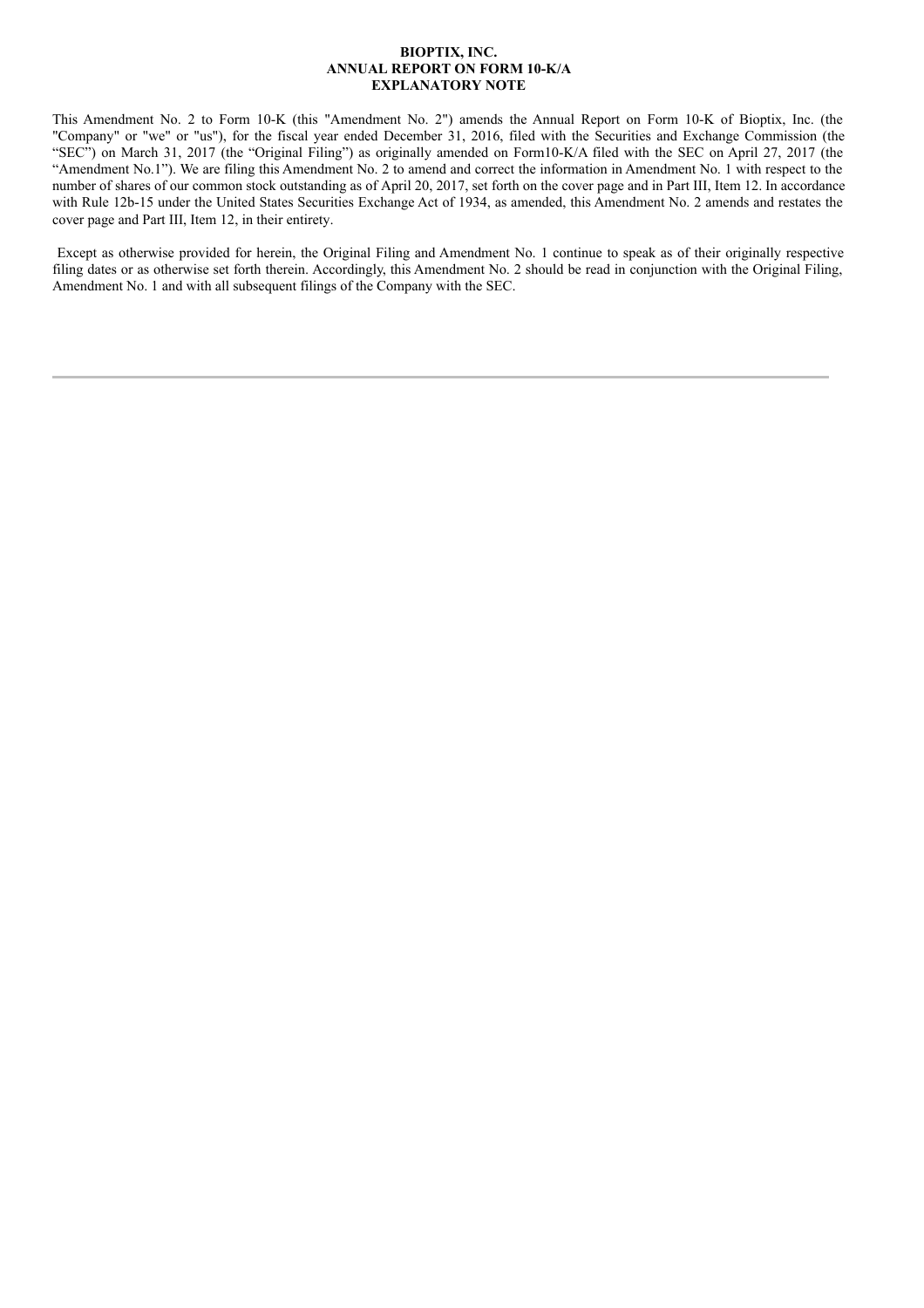## **SIGNATURES**

Pursuant to the requirements of Section 13 or 15(d) of the Securities Exchange Act of 1934, the registrant has duly caused this report to be signed on its behalf by the undersigned, thereunto duly authorized.

## **BIOPTIX, INC.**

/s/ Michael M. Beeghley

Michael M. Beeghley, Chief Executive Officer (principal executive officer)

/s/ Jeffrey G. McGonegal

Jeffrey G. McGonegal, Chief Financial Officer (principal financial officer and principal accounting officer

Pursuant to the requirements of the Securities Exchange Act of 1934, this report has been signed below by the following persons on behalf of the registrant and in the capacities and on the dates indicated.

| /s/ Michael M. Beeghley                                                    | August 15, 2017 |
|----------------------------------------------------------------------------|-----------------|
| Michael M. Beeghley,                                                       |                 |
| Chief Executive Officer, Chairman and Director (principal executive        |                 |
| officer)                                                                   |                 |
|                                                                            |                 |
| /s/ Jeffrey G. McGonegal                                                   | August 15, 2017 |
| Jeffrey G. McGonegal, Chief Financial Officer (principal financial officer |                 |
| and principal accounting officer)                                          |                 |
|                                                                            |                 |
| /s/ John R. O'Rourke                                                       | August 15, 2017 |
| John R. O'Rourke, Director                                                 |                 |
|                                                                            |                 |
| /s/ Mike Dai                                                               | August 15, 2017 |
| Mike Dai, Director                                                         |                 |
|                                                                            |                 |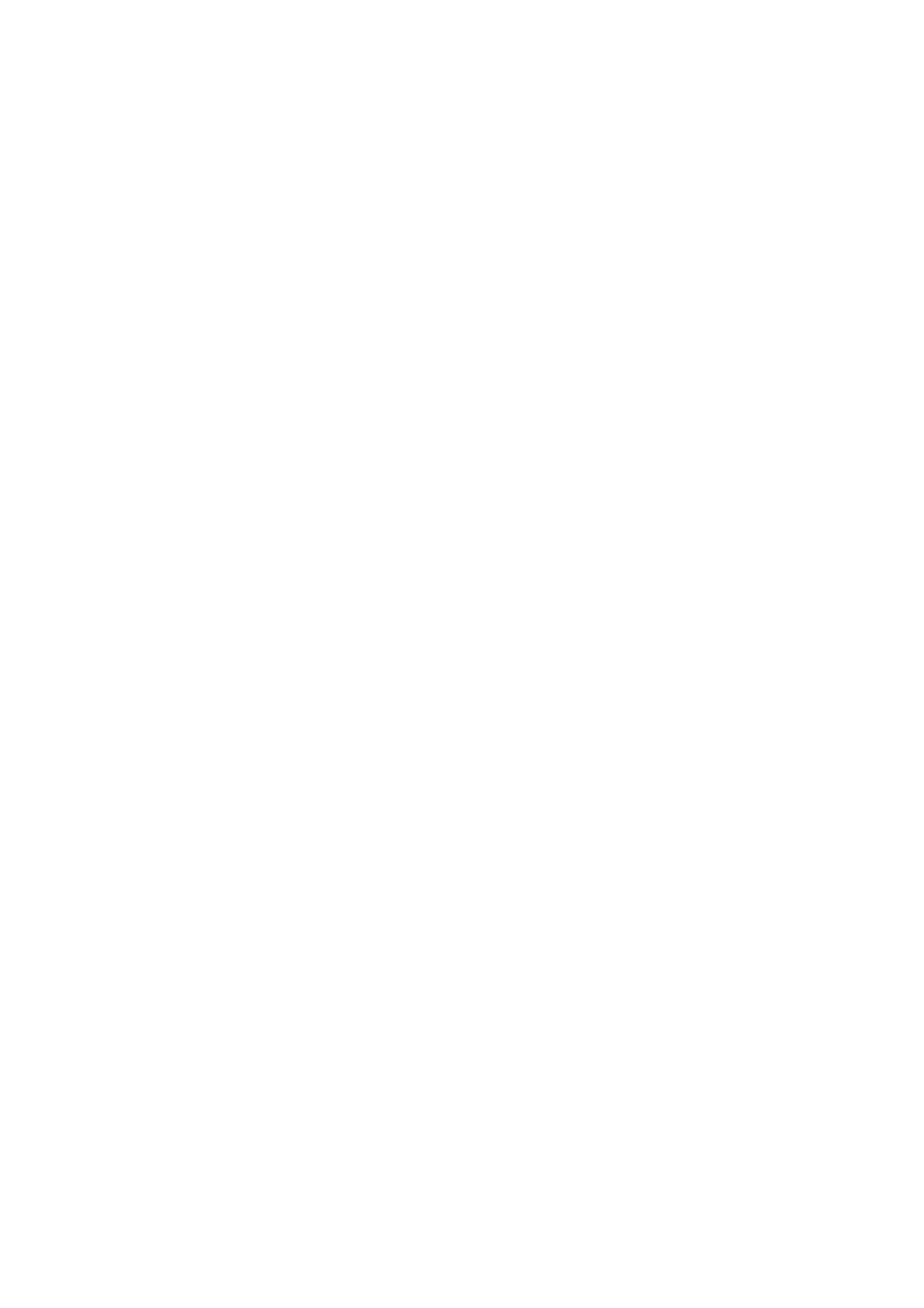## **CERTIFICATION**

I, Michael Beeghley, certify that:

1. I have reviewed this Annual Report on Form 10-K/A of Bioptix, Inc.;

2. Based on my knowledge, this report does not contain any untrue statement of a material fact or omit to state a material fact necessary to make the statements made, in light of the circumstances under which such statements were made, not misleading with respect to the period covered by this report;

3. Based on my knowledge, the financial statements, and other financial information included in this report, fairly present in all material respects the financial condition, results of operations and cash flows of the registrant as of, and for, the periods presented in this report;

4. The registrant's other certifying officers and I are responsible for establishing and maintaining disclosure controls and procedures (as defined in Exchange Act Rules 13a-15(e) and 15d-15(e)) and internal control over financial reporting (as defined in Exchange Act Rule 13a-15 (f) and 15 (d)-15(f)) for the registrant and we have:

a) designed such disclosure controls and procedures, or caused such disclosure controls and procedures to be designed under our supervision, to ensure that material information relating to the registrant, including its consolidated subsidiaries, is made known to us by others within those entities, particularly during the period in which this annual report is being prepared;

b) designed such internal control over financing reporting, or caused such internal control over financial reporting to be designed under our supervision, to provide reasonable assurance regarding the reliability of financial reporting and the preparation of financial statements for external purposes in accordance with generally accepted accounting principles;

c) evaluated the effectiveness of the registrant's disclosure controls and procedures and presented in this report our conclusions about the effectiveness of the disclosure controls and procedures, as of the end of the period covered by this report based on such evaluation; and

d) disclosed in this report any change in the registrant's internal control over financial reporting that occurred during the registrant's most recent fiscal quarter (the registrant's fourth fiscal quarter in the case of an annual report) that has materially affected, or is reasonably likely to materially affect the registrant's internal control over the financial reporting; and

5. The registrant's other certifying officers and I have disclosed, based on our most recent evaluation of internal control over financial reporting, to the registrant's auditors and the audit committee of the registrant's board of directors (or persons performing the equivalent functions):

a) all significant deficiencies and material weaknesses in the design or operation of internal controls over financial reporting that are reasonably likely to adversely affect the registrant's ability to record, process, summarize and report financial information; and

b) any fraud, whether or not material, that involves management or other employees who have a significant role in the registrant's internal controls over financial reporting.

*/s/ Michael Beeghley*

Chief Executive Officer (Principal Executive Officer)

Date: August 15, 2017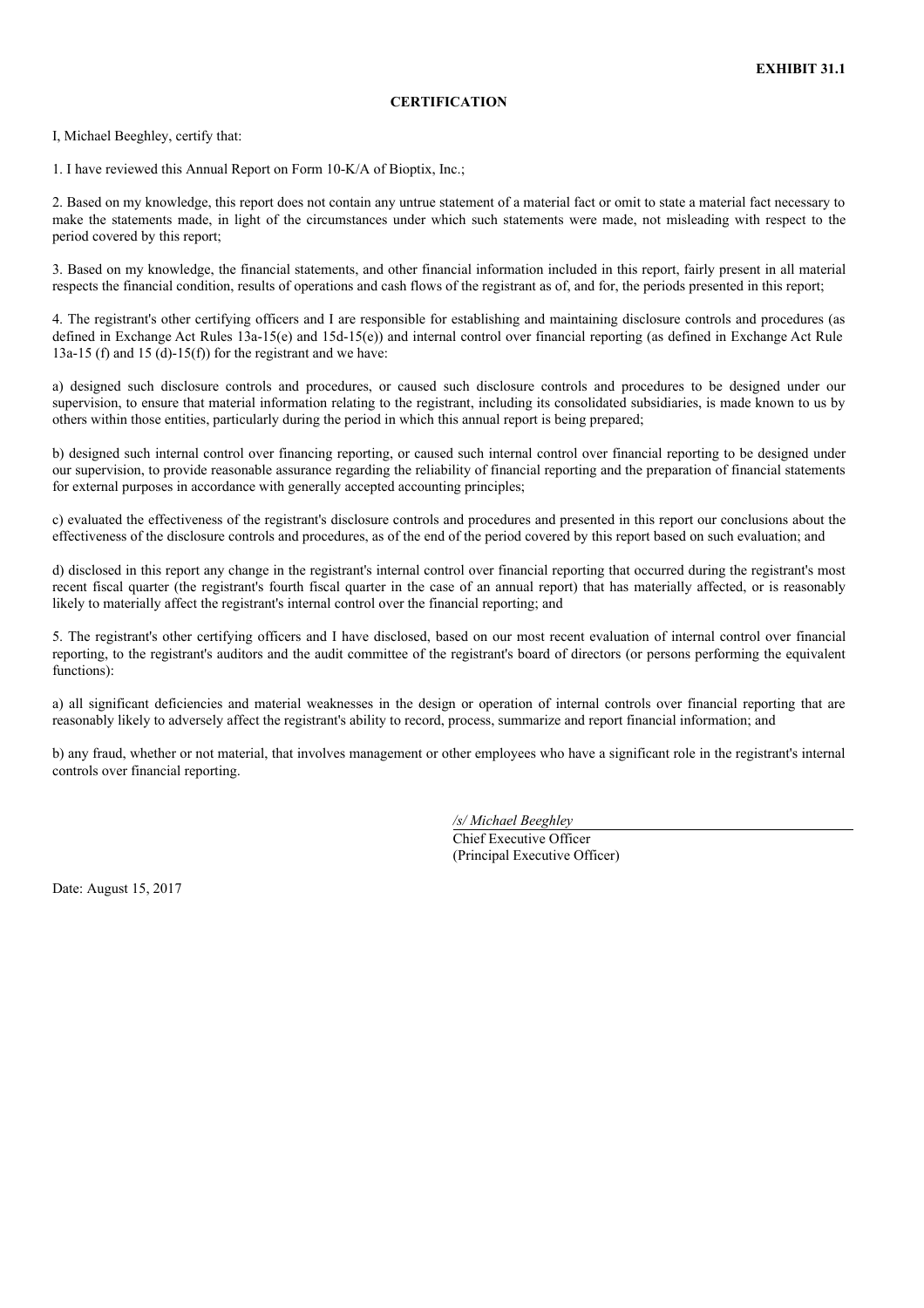## **CERTIFICATION**

I, Jeff McGonegal, certify that:

1. I have reviewed this Annual Report on Form 10-K/A of Bioptix, Inc.;

2. Based on my knowledge, this report does not contain any untrue statement of a material fact or omit to state a material fact necessary to make the statements made, in light of the circumstances under which such statements were made, not misleading with respect to the period covered by this report;

3. Based on my knowledge, the financial statements, and other financial information included in this report, fairly present in all material respects the financial condition, results of operations and cash flows of the registrant as of, and for, the periods presented in this report;

4. The registrant's other certifying officers and I are responsible for establishing and maintaining disclosure controls and procedures (as defined in Exchange Act Rules 13a-15(e) and 15d-15(e)) and internal control over financial reporting (as defined in Exchange Act Rule 13a-15 (f) and 15 (d)-15(f)) for the registrant and we have:

a) designed such disclosure controls and procedures, or caused such disclosure controls and procedures to be designed under our supervision, to ensure that material information relating to the registrant, including its consolidated subsidiaries, is made known to us by others within those entities, particularly during the period in which this annual report is being prepared;

b) designed such internal control over financing reporting, or caused such internal control over financial reporting to be designed under our supervision, to provide reasonable assurance regarding the reliability of financial reporting and the preparation of financial statements for external purposes in accordance with generally accepted accounting principles;

c) evaluated the effectiveness of the registrant's disclosure controls and procedures and presented in this report our conclusions about the effectiveness of the disclosure controls and procedures, as of the end of the period covered by this report based on such evaluation; and

d) disclosed in this report any change in the registrant's internal control over financial reporting that occurred during the registrant's most recent fiscal quarter (the registrant's fourth fiscal quarter in the case of an annual report) that has materially affected, or is reasonably likely to materially affect the registrant's internal control over the financial reporting; and

5. The registrant's other certifying officers and I have disclosed, based on our most recent evaluation of internal control over financial reporting, to the registrant's auditors and the audit committee of the registrant's board of directors (or persons performing the equivalent functions):

a) all significant deficiencies and material weaknesses in the design or operation of internal controls over financial reporting that are reasonably likely to adversely affect the registrant's ability to record, process, summarize and report financial information; and

b) any fraud, whether or not material, that involves management or other employees who have a significant role in the registrant's internal controls over financial reporting.

*/s/ Jef McGonegal*

Chief Financial Officer (Principal Financial and Accounting Officer)

Date: August 15, 2017